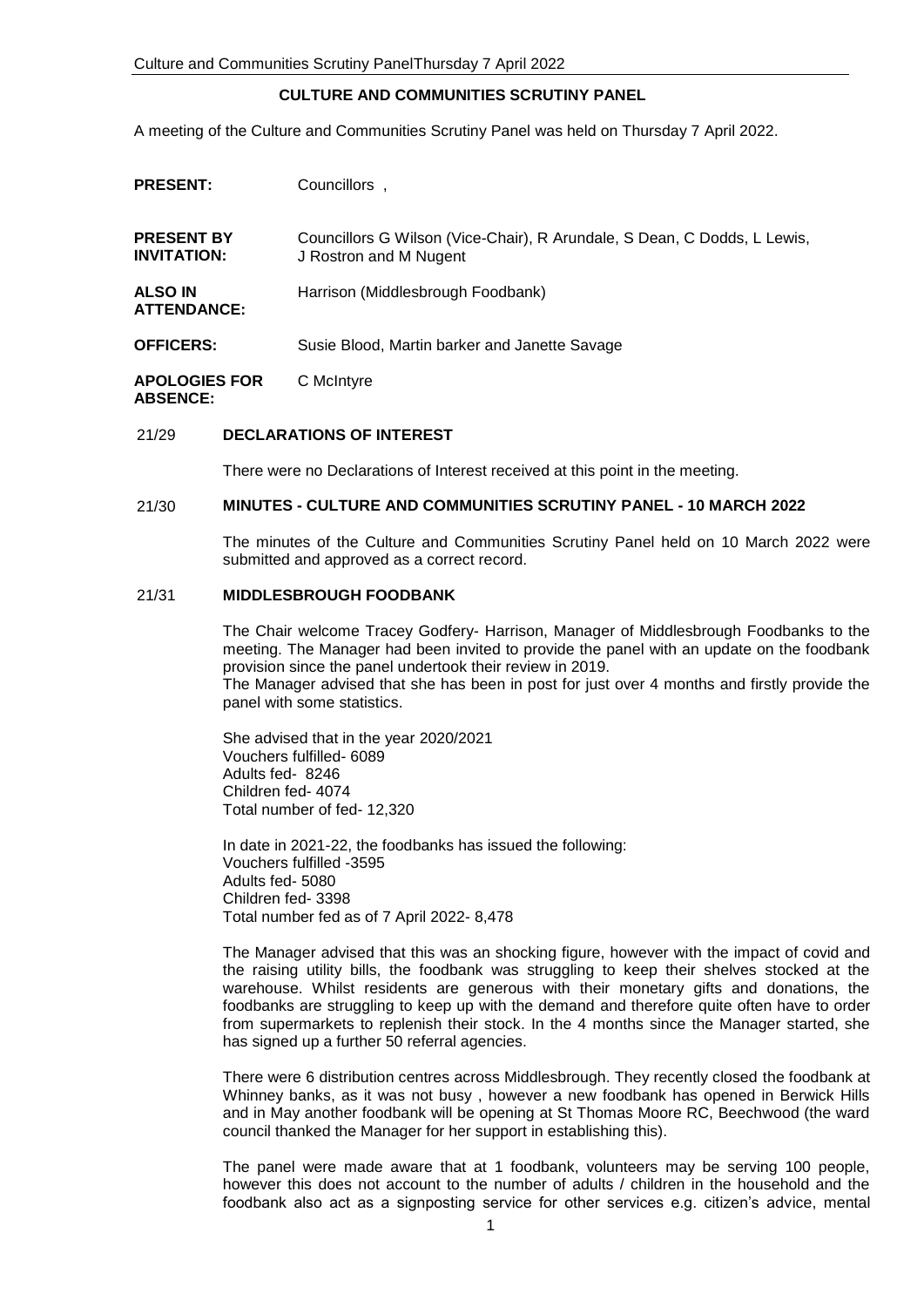health services.

During covid, the foodbanks did operate, however the service operated from the door, however now centres are reopening and the centres can now offer refreshments and comfort prior to distributing the food bags.

Following the presentation, a panel member queried whether the manager thought the situation in Ukraine was affecting the volume of donations to the food banks. In response, the manager felt this had not had an effect and Middlesbrough FC were holding a food collection point at their coming home game, so there was ongoing support. The Manager was thanked for her presentation.

AGREED- That the information be noted.

# 21/32 **THE WELFARE SOLUTION**

The Chair welcomed Janette Savage, Head of Resident and Business Support and Martin Barker, Strategic Business Manager to the meeting who were in attendance to provide an overview of the Council's welfare solution.

The information would support some of the points raised by the food bank. The Head of Service advised that in 2020, a new service was established – called Resident and Business Support. The service evolved from what was previously Revenues and Benefits.

Having been responsible for distributing most of the Covid 19 support, post Covid would require a something entirely different, Residents and Business Support formed through the migration and centralisation of a number of services. All debt, financial assistance, advice and support were moved into one service area, aligned to the councils welfare solution.

The intended purpose of the service is too provide a single point, addressing a number of welfare related matters, focussing on the much needed support for our residents and businesses.

As a service, one part is responsible for collection of all council debt, e.g. (List is not exclusive):

- **Billing collection & enforcement of**
	- Council Tax
	- Business Rates
	- Housing Benefit Overpayments
- **Collection & Enforcement**
	- Accounts Receivable
	- Adult Social Care Debt
	- Commercial Rents.
	- Public Space Protection Orders.
	- Car Parking Fines.
	- Environmental Fines.
- **Corporate lead** 
	- Stop the Knock.
	- Debt Write Off/Debt Prioritisation Solution.
	- Resident Engagement Solution.
	- Covid 19 grants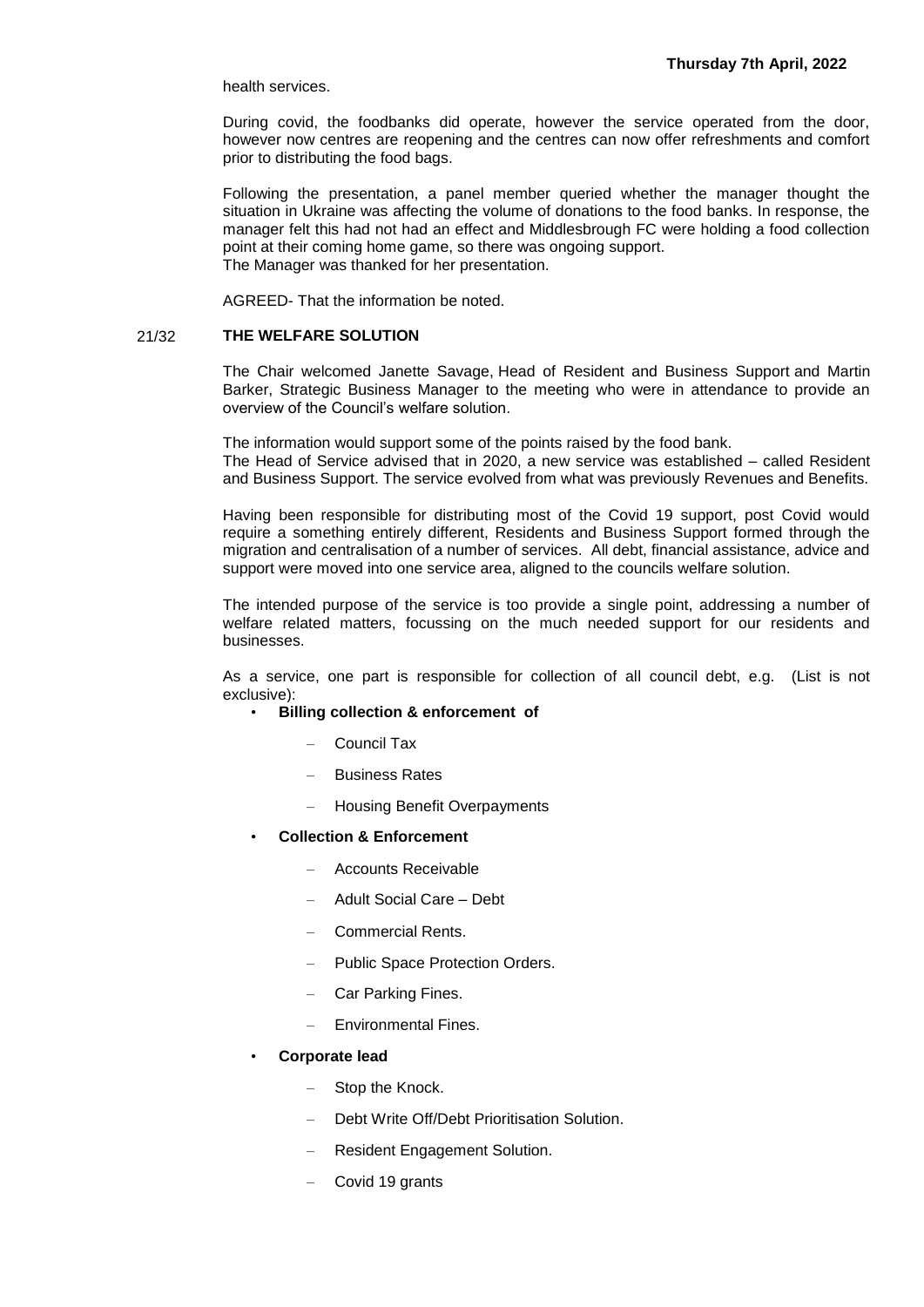- Cost of living grants
- Digital Inclusion

The other part of the service offers Financial Assistance, Advice & Support which includes:- (List is not exhaustive).

There was a package/ menu of support for residents to access.

- **Financial Assistance** 
	- Administer Council Tax Reduction and Housing Benefit schemes Provide Crisis Support / Emergency Funds / Furniture and White Goods/Food/Fuel/Clothing. The service can fast track these funds if a need is identified.
	- Help with housing costs (shortfalls in rent / storage costs / removal costs etc) through Discretionary Housing Payment scheme
	- Administer Children's S17 payments
	- Adult Social Care Financial Assessment
- **Financial Support**
	- Responsible for Test and Trace and Household Support schemes (which ended on 6 April 2022)
	- Free School Meals and any food provision support (family who are identified as struggling can be provided with free school meals).
	- Energy Support Rebate £150.00 (all properties band A-D will receive this). Those households who are on direct debit will received this automatically and others will need to apply. Wards by deprivation will receive this rebate.
	- Financial Inclusion Access to 43 partnering organisations council lead. The Council has been awarded £1.6 million to assist with food bills and household bills.
	- Support into the integrated Care Solution/Public Health.
- **Financial Advice**
	- Point of contact with DWP Partnership Manager immediate case resolution
	- Benefit take up (case workers will identify those to assess the correct benefits)
	- Welfare Rights/Citizens bureau leave (CAB) lead.
- **Corporate Lead** 
	- Vulnerability Policy, Food Poverty (how we can provide longer term support for food) and Welfare Strategy.
	- Community Bank provided account access for Ukraine access funds immediately.

After providing the information, the Manger provided the panel with what the welfare strategy looked like, which put the resident at the heart of the strategy, providing a full scale review of those residents/families who are either on benefits/or slightly outside of entitlement as they are working ensuring they have the correct level of support.

Following the presentation, information would be provided to all panel members for future reference. The panel were pleased that the council was addressing this issue and providing support, even to those not on benefits. The free phone number was: 08081789278.

Once the solution was finalised, information on what the service can provide would be published through the council, community hubs, social media channels and through local councillors.